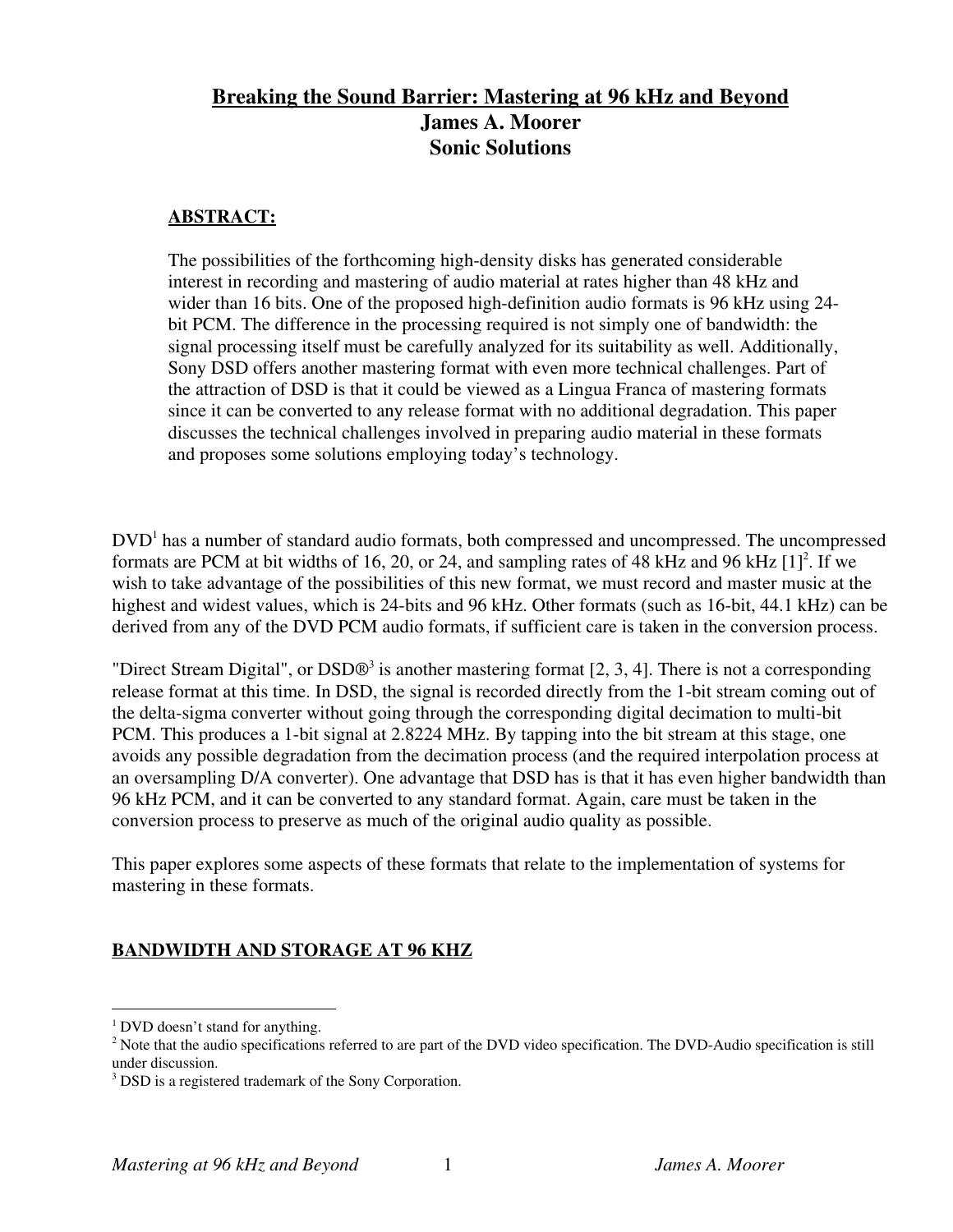A 24-bit, 96 kHz signal produces a data rate of 288 Kbytes/Second. For stereo, it is 576 kB/S. This translates into 34.56 Mbytes per minute of stereo. A typical 4G hard disk holds somewhat over 100 minutes of stereo at this rate. For stereo mastering of an 80-minute release, several 4G hard drives would be required for all the work material. Although this seems like a lot of storage for a single release, it is well within the bounds of current, affordable technology.

Transmission at such rates through a network burdens the network capacity. With the use of the MediaNet™ Digital Media Network with 100 MBit/Second off-the-shelf transport technology, somewhat over 40 channels of 24-bit 96 kHz audio can be exchanged in real-time. This is perfectly adequate for modest-sized workgroups with modest channel widths (say, up to 8 channels of audio at a time) and allows real-time access to any material on the network (that is, it is not necessary to copy files to local disks - they can be accessed through MediaNet wherever they are within the workgroup).

Since the data rate of the USP card used in the SonicStudio™ is about 2.4 Mbytes/Second, playback of up to 8 channels of 24-bit 96 kHz is theoretically possible on a single-card system<sup>4</sup>. Since the bandwidth for recording is somewhat less, up to 6 channels could be recorded at a time. Although the SonicStudio<sup>™</sup> stretches the definition of a "portable" system, it could be used as a "field" recorder in some limited circumstances. At the time of this writing, there is no other way to record multi-channel, 24-bit, 96 kHz material. Increasing popularity of this format would assure a blossoming of methods to capture multi-channel audio and would give the audio community a variety of choices that would be compatible with the SonicStudio™.

### **INTERFACING AT 96 KHZ**

At this time, there is no approved standard for digital interfacing at 96 kHz. Any scheme that we use must be considered as temporary, awaiting further standards. We nonetheless need some way to interface digital audio devices at 96 kHz to make the format usable today. The simplest scheme is to modify an existing standard, since there is a well-understood path to implementation.

One manufacturer of a 96 kHz DAT machine has chosen double-speed AES/EBU encoding. This is a logical choice, since AES/EBU is the most widely supported standard for digital audio interfacing. Unfortunately, most of the integrated circuits that are marketed for this format will not function at this clock rate. For most of the receivers, this involves an internal clock speed of 50 MHz which is beyond the capabilities of the phase-locked loops. For the parts with internal PLLs, there is no opportunity to modify the circuit, so there is no possibility of making it work at 96 kHz.

We have found one part that works reliably at 96 kHz, and that is the Motorola 56401. The analog portion of the part is specified with a bandwidth that extends to 50 MHz. Although the limits for the internal clock-doubler is not specified, it seems to operate at 50 MHz without problem over the entire temperature range and across multiple production lots. The part is not tested at the factory for doublespeed operation, so special care must be taken to prevent surprises from process changes. Using the internal clock doubler and a 128x oscillator (12.288 MHz), the device receives and transmits doublespeed AES/EBU with no apparent problem.

 <sup>4</sup> <sup>4</sup> Actual capacity may be less than this due to DSP code limitations and data routing limitations. The number given is based simply on the maximum observed SCSI data rate for the USP.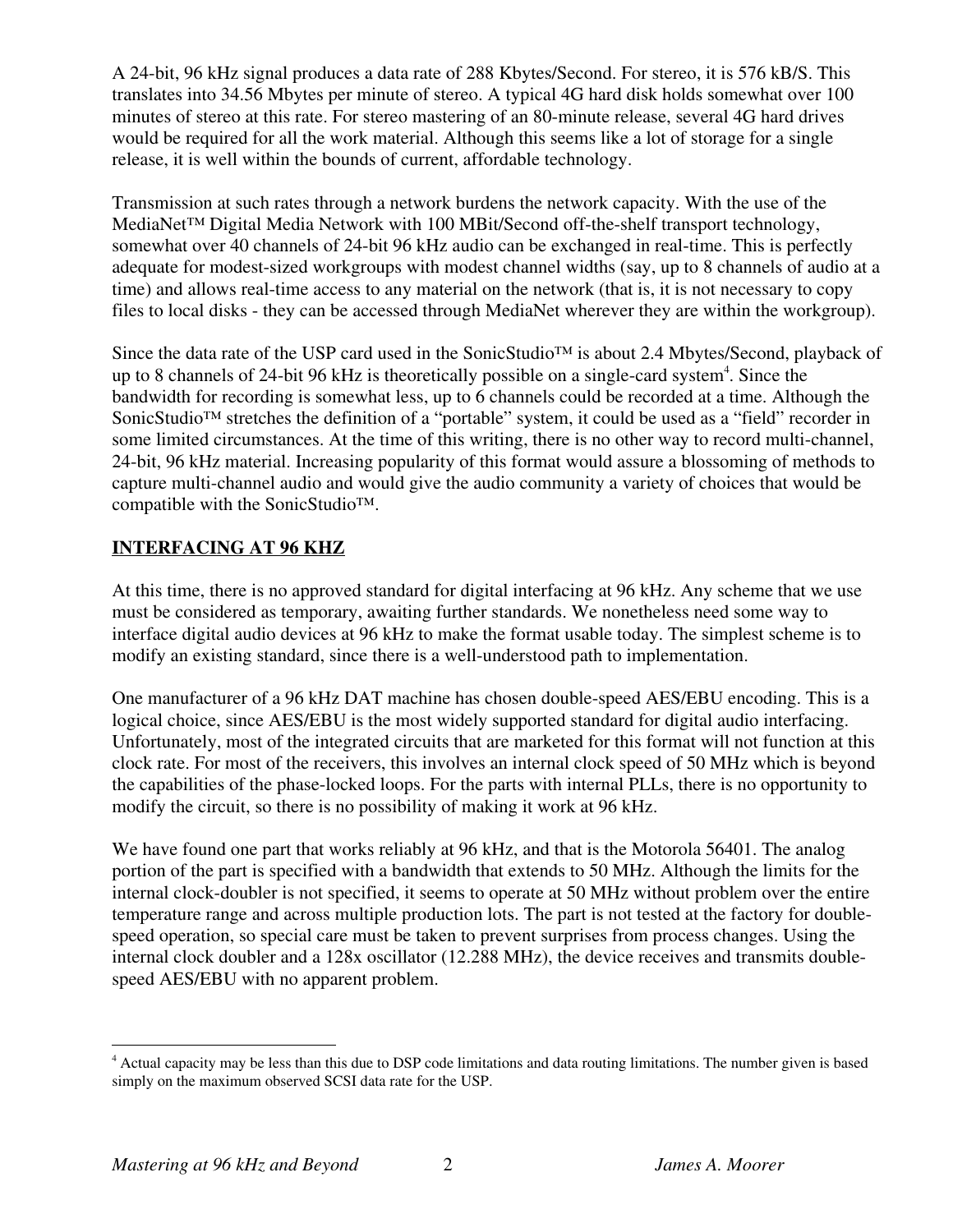Note that there can be problems in the rest of the interfacing as well: many of the standard transformers that are used for the required isolation of the AES/EBU signal do not perform well at those frequencies. Some exhibit spurious resonances ("spurs") or other electrical distortions of the signals. The driver and receiver chips must be carefully chosen as well, since there are several manufacturers of the RS-422 drivers and receivers, and the specifications are somewhat different from manufacturer to manufacturer. Care must be taken to assure that the parts have sufficient bandwidth to handle the required data rates and maintain a reasonable "eye-pattern."

### **FILTERING AT 96 kHz**

In general, the numerical properties of filters are similar at 96 kHz to the properties at 48 kHz. It is important nonetheless to be aware of the differences. Note that there are differences that are helpful in some cases and unhelpful in other cases.

To examine the behavior of filters at differing sampling rates, let us use a simple second-order section in canonical form, as shown in Figure 1.



# **Figure 1: One form of a second-order digital filter**

We will assume that the coefficients are implemented in either 24-bit integer or 32-bit IEEE floating point. At frequencies close to zero, the numerical properties of integer and floating point are identical. From the point of view of coefficient accuracy, there is no particular advantage of one over the other for low-frequency filters.

Note that there is an advantage to using integer arithmetic in general, in that most integer arithmetic units have very wide accumulators, such as 48 to 56 bits, whereas 32-bit floating point arithmetic units generally have only 24 or 32 bits of mantissa precision in the accumulator. This can lead to serious signal degradation, especially with low-frequency filters.

Let *M* be the magnitude of the largest representable integer, which would be hex 800000, or 8388608. The coefficient  $b_1$  can be represented in polar coordinates as follows: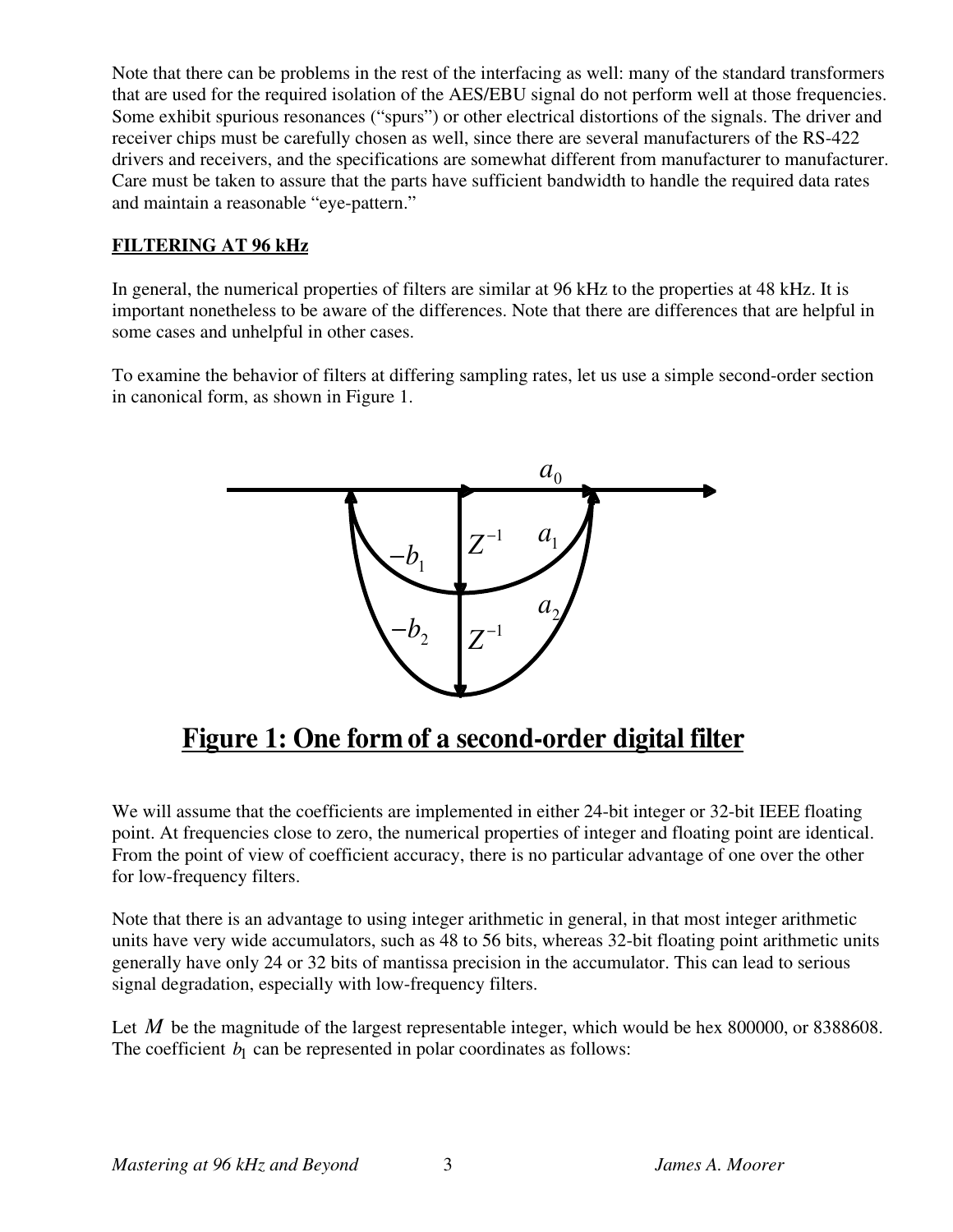where  $\theta$  is defined as follows:

$$
(2) \quad \theta = 2\pi f/f_s
$$

where  $f$  is the resonant frequency of the filter and  $f_s$  is the sampling rate.

Let  $\hat{b}_1$  be the quantized, scaled, 24-bit integer coefficient. Let  $k$  be an integer displacement from  $M$ . Let the root radius,  $r$ , be taken as unity for the purpose of this example. We may then write the scaled coefficient as follows:

(3) 
$$
\hat{b}_1 = -(M - k) = -M\cos(2\pi f/f_s)
$$

If we try to center the pole around, say, 60 Hz, we find that we cannot represent this frequency exactly, even using a floating-point coefficient. Table 1 summarizes the results for the closest integer representations of 60 Hz for both 48 kHz and 96 kHz:

|            | k   |         |       |
|------------|-----|---------|-------|
| hex 800102 | 258 | 59.9159 | 48000 |
| hex 800103 | 259 | 60.0319 | 48000 |
| hex 800040 | 64  | 59.6831 | 96000 |
| hex 800041 | 65  | 60.1476 | 96000 |

### **Table 1: Example 24-bit integer coefficients of second-order section.**

This shows that we can get much more accurate frequencies at 48 kHz sampling rate than at 96 kHz sampling rate. One might wonder why *k* is about four times the magnitude at 48 kHz than its value at 96 kHz. This is explained simply by looking at the 2-term Taylor expansion of the cosine function:

(4) 
$$
\cos(\theta) \approx 1 - \frac{\theta^2}{2}
$$
 (for small values of  $\theta$ )

The presence of the second order term makes every halving of the sampling rate increase the precision by a factor of four at low frequencies.

The conclusion from this is that *the filter form shown in Figure 1 is not capable of realizing low frequency filters with sufficient precision for professional mastering at 96 kHz, either in 24-bit integer or in 32-bit floating point*. Note that this applies to the transposed form as well, since we are discussing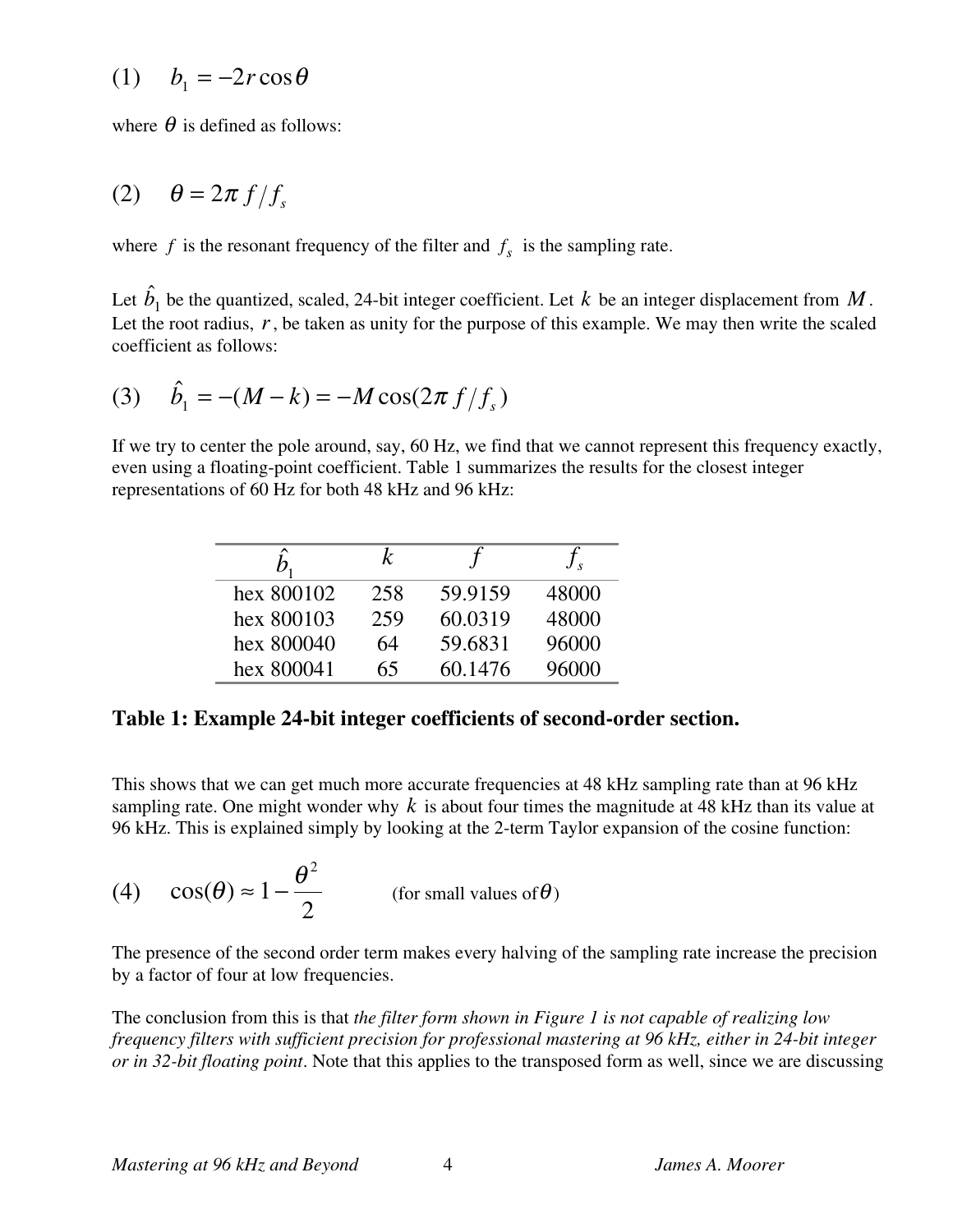coefficient accuracy, which is identical in all canonical forms of the second-order section. There are a number of other filter forms that are better suited for these purposes (see, for instance,  $[5]^5$ ).

As noted above, there are some positive benefits on the numerical side from the use of 96kHz sampling rate. For example, if we use the C programs in [6] to design a presence filter, the response at zero and the Nyquist frequency is always constrained to be unity. For very high-frequency filters, this causes a skewing of the response and a gratuitous boost at lower frequencies. Figure 2 shows the responses of a presence filter with Q of 2, boost of 10 dB, and a center frequency of 18 kHz, realized at both 48 kHz and 96 kHz. Since the 48 kHz filter is constrained to be unity at 24 kHz, the response drops sharply above the resonant frequency, and the curve is somewhat elevated below the resonant frequency. With the 96 kHz sampling rate, the shape of the curve more closely resembles the analog equivalent, since the response extends well beyond 24 kHz.



**Figure 2: 18kHz presence filter at 48 kHz and 96 kHz sampling rates**

### **DOWNSAMPLING:**

Although DVD-Video supports a 96 kHz, 24-bit release format, there will still be great demand for 44.1 kHz, 16-bit releases. Obviously, great care must be taken in the conversion process to assure that the advantages of mastering at 96 kHz are not lost in the conversion. The theory of sample-rate conversion and dithering is well-established [7, 8, 9], so what remains is some discussion of implementation.

The sample-rate conversion process starts with a low-pass filter to eliminate potential aliasing. This is usually done with a linear-phase FIR filter. Figure 3 shows a filter that downsamples from 96 kHz to 48 kHz. The circles represent the locations of the samples. The height of the circle is proportional to the filter coefficient at that part of the filter. Note that the filter shown was normalized to a magnitude of 1.0. A practical filter might be normalized differently, depending on the filter design method.

 <sup>5</sup> The SonicStudio™ does not use either of these filter forms. It uses a proprietary, low-noise, low-sensitivity structure that does not exhibit the problems described above.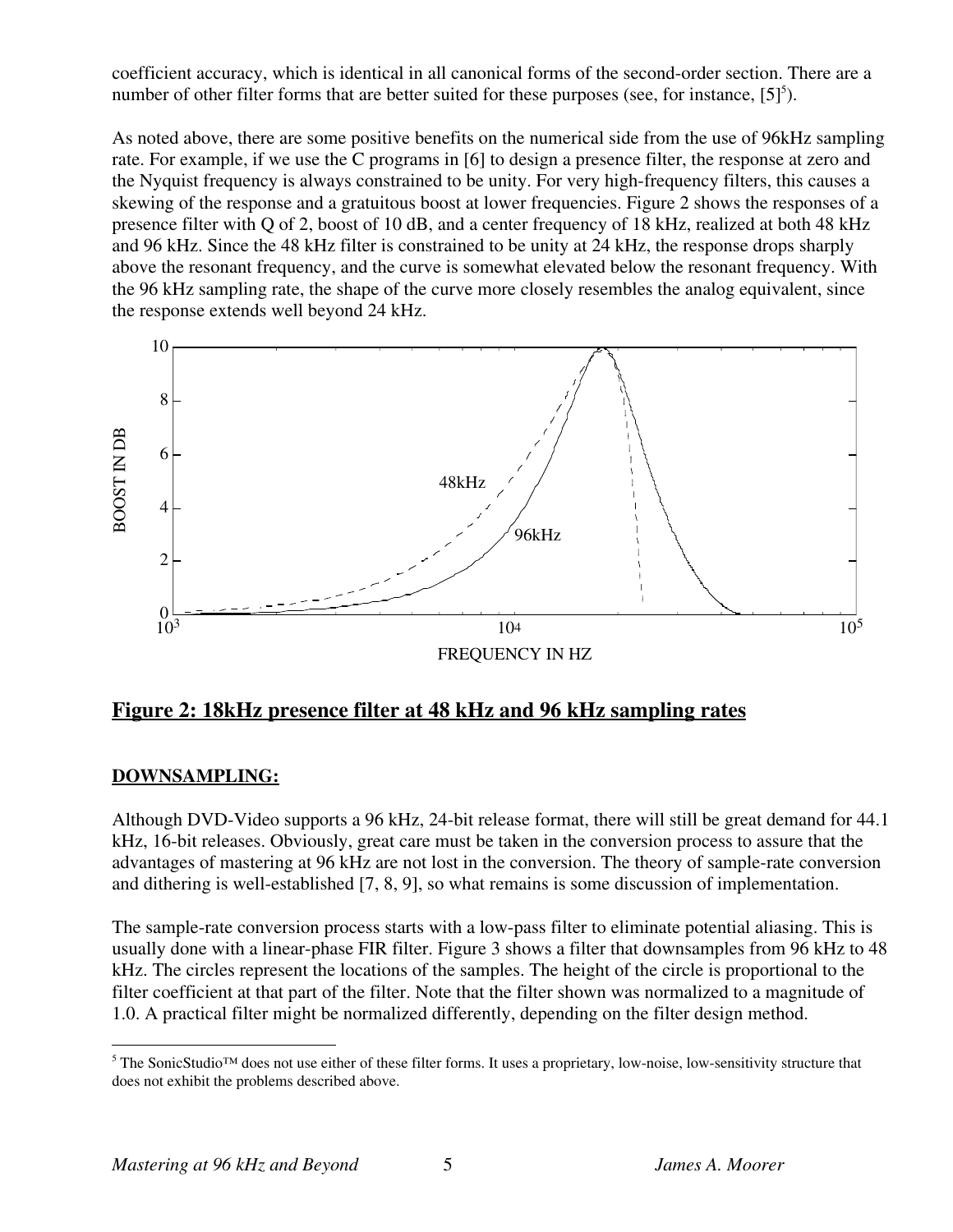We can see several interesting things just from this picture. The first is that except for the center, the coefficient at the even numbered points is zero, so no multiply need be performed on these points. Next is that for each output point, the filter coefficients are identical. In terms related to polyphase filtering, this means that there is only one phase in the polyphase filter. This means for 2:1 downsampling *that any inaccuracy in the filter coefficients expresses itself as a deviation of the frequency response from the desired response, but not in the production of spurious sidebands*. This is an extremely important point. Any down-sampling with a ratio that has 1 in the denominator will exhibit this behavior.





To demonstrate the issue with downsampling from 96 kHz to 44.1 kHz, Figure 4 shows the same FIR filter, but this time a polyphase filter with 147 phases (since 96000/44100 = 320/147). The circles represent four consecutive phases. The first circle of each group of four represents one phase. The second circle of each group of four represents the next consecutive phase, and so on.



### **Figure 4: Possible Downsampling Filter from 96 kHz to 44.1 kHz**

This shows that unlike the 96->48 kHz conversion*, each output point has a different set of coefficients applied to the 96 kHz signal*. Well, not exactly, since there are only 147 phases and there are some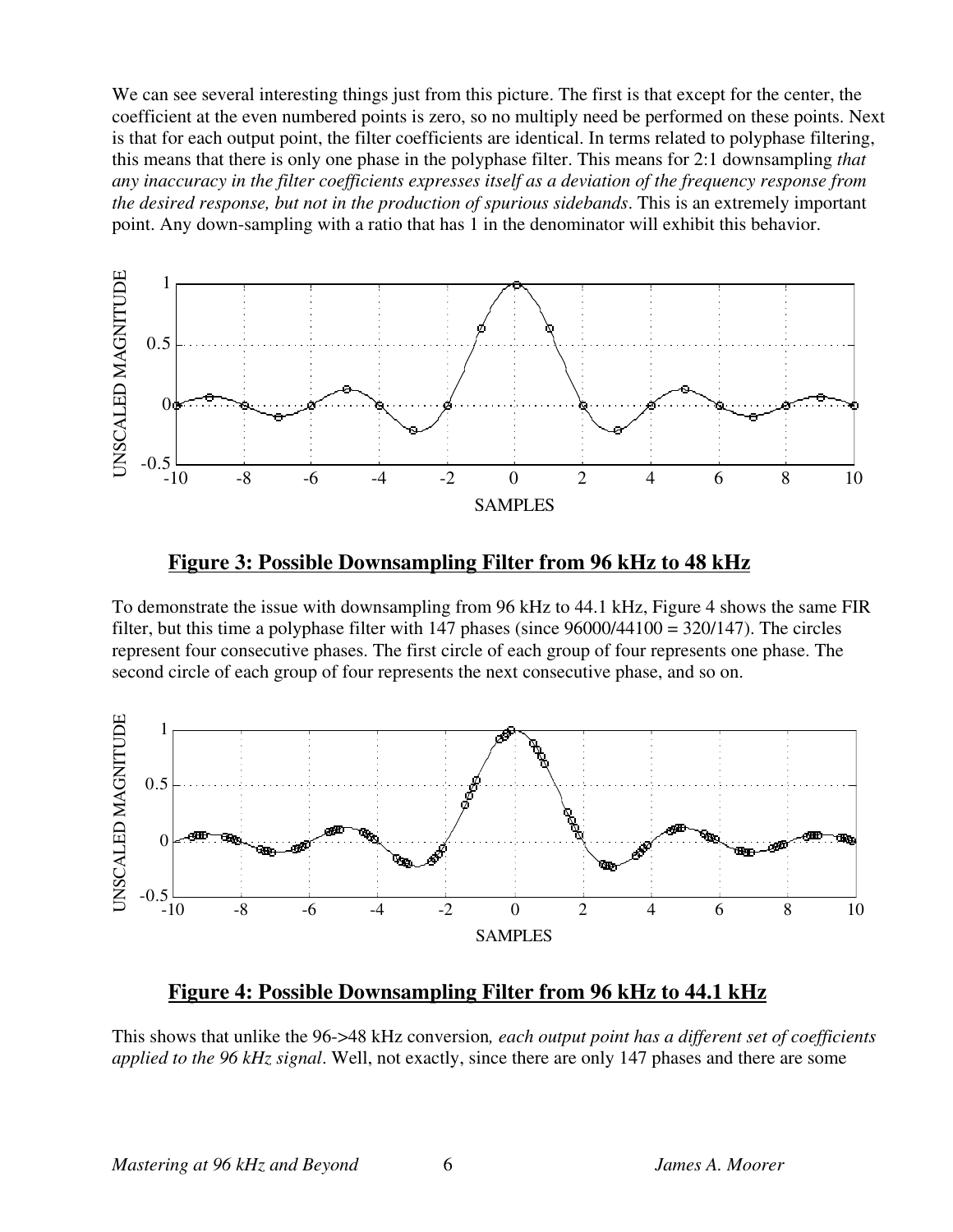symmetries, but nonetheless, any error in the filter coefficients produces not only a deviation in the frequency response but *it also produces harmonic distortion that is semi-periodic with a period of 147 samples*. 147 samples represents a frequency of 300 Hz. This says that the numerical requirements for a 96->44.1 kHz conversion are substantially more severe than for a 96->48 kHz conversion, since we are not talking simply about the frequency response of the filter, but the generation of semi-periodic noise (semi-periodic because the error does not necessarily repeat exactly with that period).

To analyze this, let us write the equation for downsampling:

(5) 
$$
y(k) = \sum_{i} w((k)_d + di)\overline{x}(nk+i)
$$

where the ratio of the sampling rates is  $n/d$  (which, in this case, is 147/320).  $y(k)$  represents the output signal at 44.1 kHz.  $\bar{x}(k)$  represents the input 96 kHz signal, upsampled by a factor of *d* by inserting  $d-1$  zeros between each sample. *w*() represents the anti-aliasing filter required for the downsampling operation. The operation  $\left(\right)_{d}$  represents modulo-*d*.

 $w()$  represents the exact coefficients of the anti-aliasing filter. If we let  $\hat{w}()$  represent the quantized coefficients, then we can write the equation for the quantized result as follows:

(6) 
$$
\widehat{y}(k) = \sum_{i} \widehat{w}((k)_d + di)\overline{x}(nk+i)
$$

Correspondingly, we can define  $\delta w()$  as the difference between the exact coefficients and the quantized coefficients, or  $w() - \hat{w}()$ . We can then write the equation for the error resulting from the quantization of the coefficients as follows:

(7) 
$$
\delta y(k) = \sum_{i} \delta w((k)_{d} + di)\bar{x}(nk + i)
$$

The important thing to notice about this equation is that it is linear and time-varying. This means that we can not simply take the Z-transform of each side, since that is only well-defined in the non-timevarying case. We can simulate this formula and observe the resulting spectrum. Since it is linear, it is sufficient to show the simulation using a single sinusoid. The response to any other signal can then be determined by superposition. Figure 5 shows the spectrum of the result of downsampling a 1 kHz sinusoid using a filter with 257 coefficients in each phase (or  $37779$  (=147\*257) points total). This is a longer filter than would normally be used, so this figure exaggerates the problem. We should take this figure to be a qualitative illustration and not a quantitative one.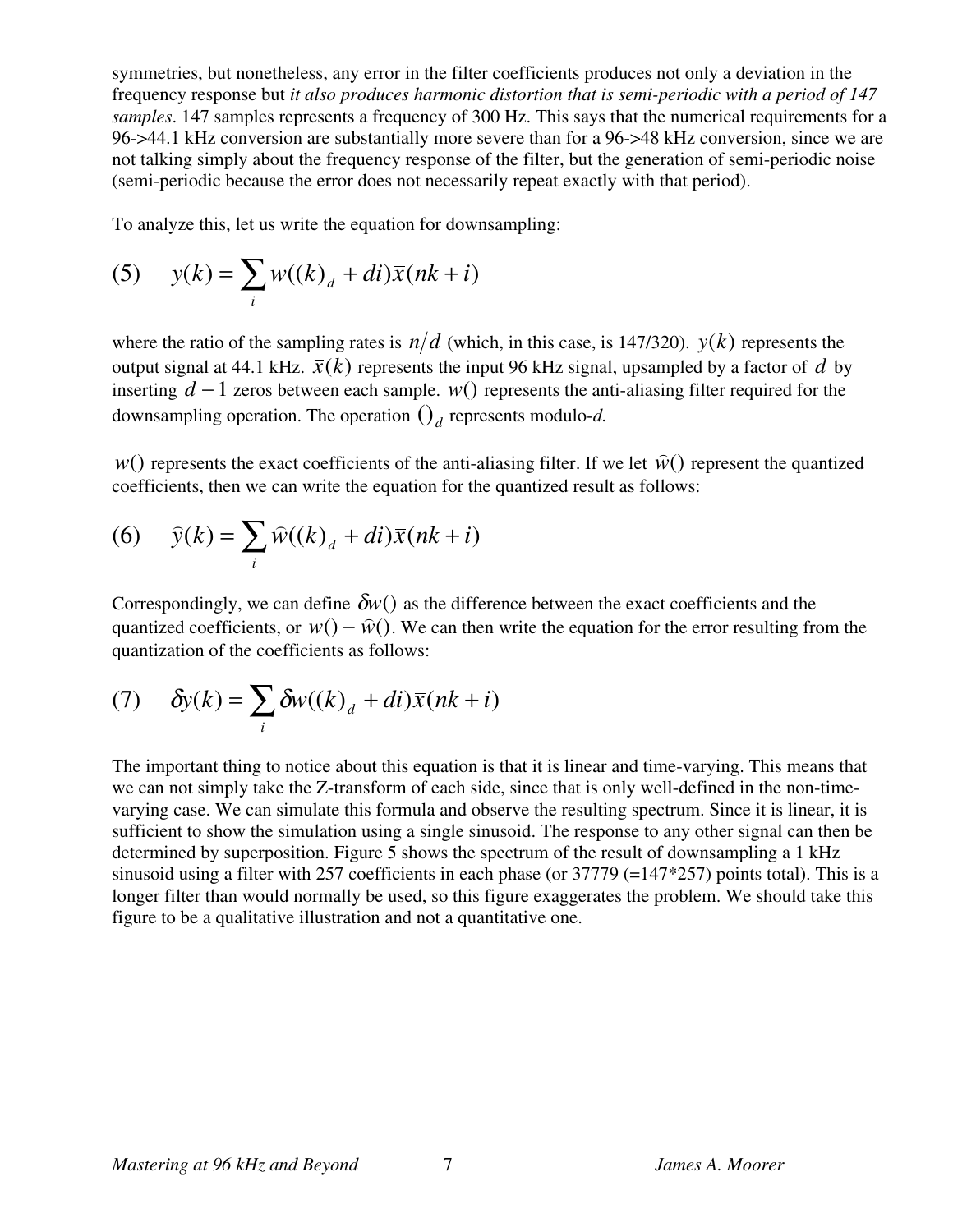

**Figure 5: Error spectrum after downsampling from 96 kHz to 44.1 kHz**





### **Figure 6: Error spectrum after downsampling from 96 kHz to 44.1 kHz**

It is clear that the 1 kHz sinusoid is surrounded by sidebands spaced exactly 300 Hz apart (= 44100/147). The sideband peaks are "doubled" because there is the corresponding sinusoid at -1kHz (not shown) with its sidebands as well. This shows clearly that the error produced by the polyphase filter is qualitatively different from a non-polyphase filter in that sidebands are produced that are spaced by the frequency corresponding to the periodicity of the phases. With a non-polyphase filter (that is, a ratio of sampling rates that reduces to an integer with a denominator of one), the error consists entirely of aliased components, which can always be eliminated by increasing the order of the filter, and coloration of the sound due to inaccuracies of the transfer function of the filter in the audio band. There can be no additional sideband production.

For instance, under worst-case roundoff error, the error could be equal to the number of non-zero multiplications in the filter. With a relatively long filter, such as 60 or 70 multiplies, the worst-case error could be a 6-bit number. If this is done with 24-bit integer arithmetic, or with 32-bit floating point, there might only be 18 significant bits remaining. Note that the expected error, assuming that the roundoff is random with Poisson distribution, will be much smaller - on the order of 3 or 4 bits.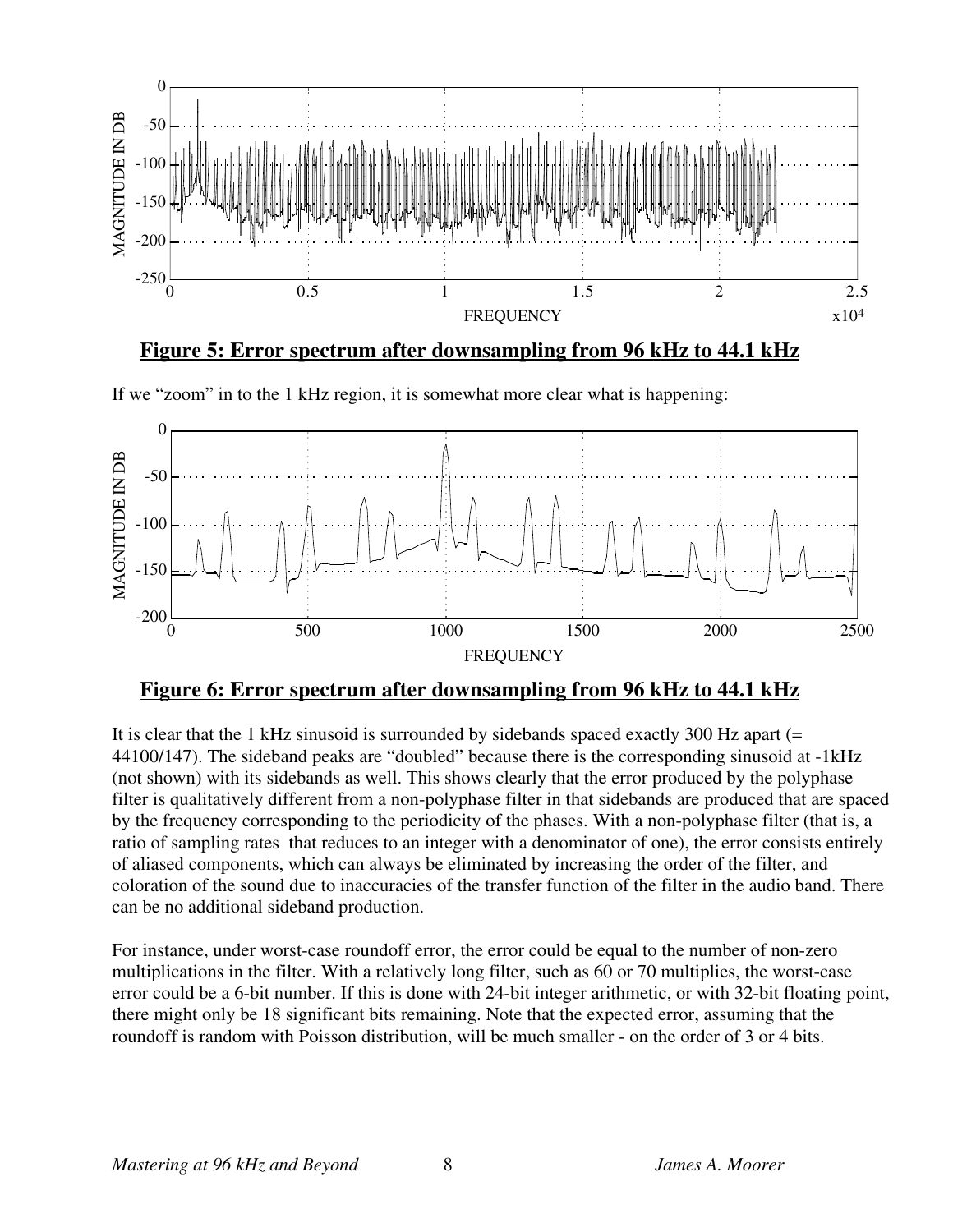The lesson here is that the phases of the filter must be perfectly matched (that is, they must sum to the exact same number to prevent amplitude modulation), and they must be of sufficient length to minimize error. Note that by the above argument, *24-bit integer coefficients or 32-bit floating point coefficients are not sufficient to produce a 20-bit result*. For best results, longer coefficients must be used, such as 32 significant bits or more. Note also that the computation of the filter coefficients before quantization must be done at even higher precision, such as 64-bit floating point. As noted, the sum of the coefficients of each phase must give the same result. This would be the response at zero frequency, and it must be a constant. We can use the DC response as a kind of measure of the mismatch of the various phases.

Note that since equations (5), (6), and (7) are all linear, it is possible to down-sample the signal using the high-order bits of the coefficients, then compute another down-sampled sequence using the loworder bits of the coefficients as the down-sampling filter. The sum of the two sequences will then represent a downsampled sequence with much greater coefficient accuracy.

There are problems even producing the filter coefficients with sufficient precision. Filters that are produced by optimization must have very conservative stop-band ripple and must operate in high precision (double or long double). In producing a filter by windowing, care must be taken to assure that the transcendental functions used (such as  $sin()$ ,  $sinh()$ , or  $I_0()$ ) are evaluated to a sufficient number of significant bits to avoid error in the resulting coefficients. As an example, the standard approximation for  $I_0$  () (equation 9.8.1 in [10]) is good to 0.00000016. Although this seems pretty accurate at first glance, it is only a factor of 8 smaller than the least-significant bit of a 20-bit word. If this approximation is used to generate a function for downsampling (it is part of the common Kaiser  $I_0$  / sinh window [11]), then the resulting filter will not be accurate enough for a 20-bit result (one should use the series expansion of equation 9.6.12 in [10] and simply take enough terms to get the desired precision. Needless to say, this must be done with careful attention to the numerics of the calculation. For instance, it should be summed starting with the final term first and working backwards to the first term to avoid losing the contribution of the final terms, which will be very small).

If sufficient care is taken with the numerical issues there will be no difference between the conversion from 88.2 kHz to 44.1 kHz and a conversion from 96 kHz to 44.1 kHz.

Of course, if the result must be reduced to, say, 16 bits for CD release, some form of dithering should be used to preserve as much of the dynamic range as possible in the most audible frequency range [8, 9].

### **BANDWIDTH AND STORAGE OF DSD**

A 1-bit signal at 64 times the sampling rate can be thought of as 4 16-bit words. Thus DSD requires four times the data rate and storage capacity of 16-bit, 44.1 kHz audio. One channel of DSD requires 352,800 bytes/Second. One minute of stereo DSD requires 42.336 Mbytes of digital storage. A typical 4G hard disk holds somewhat over 90 minutes of stereo at this rate. With MediaNet, about 35 channels of DSD can be exchanged in real-time over the network.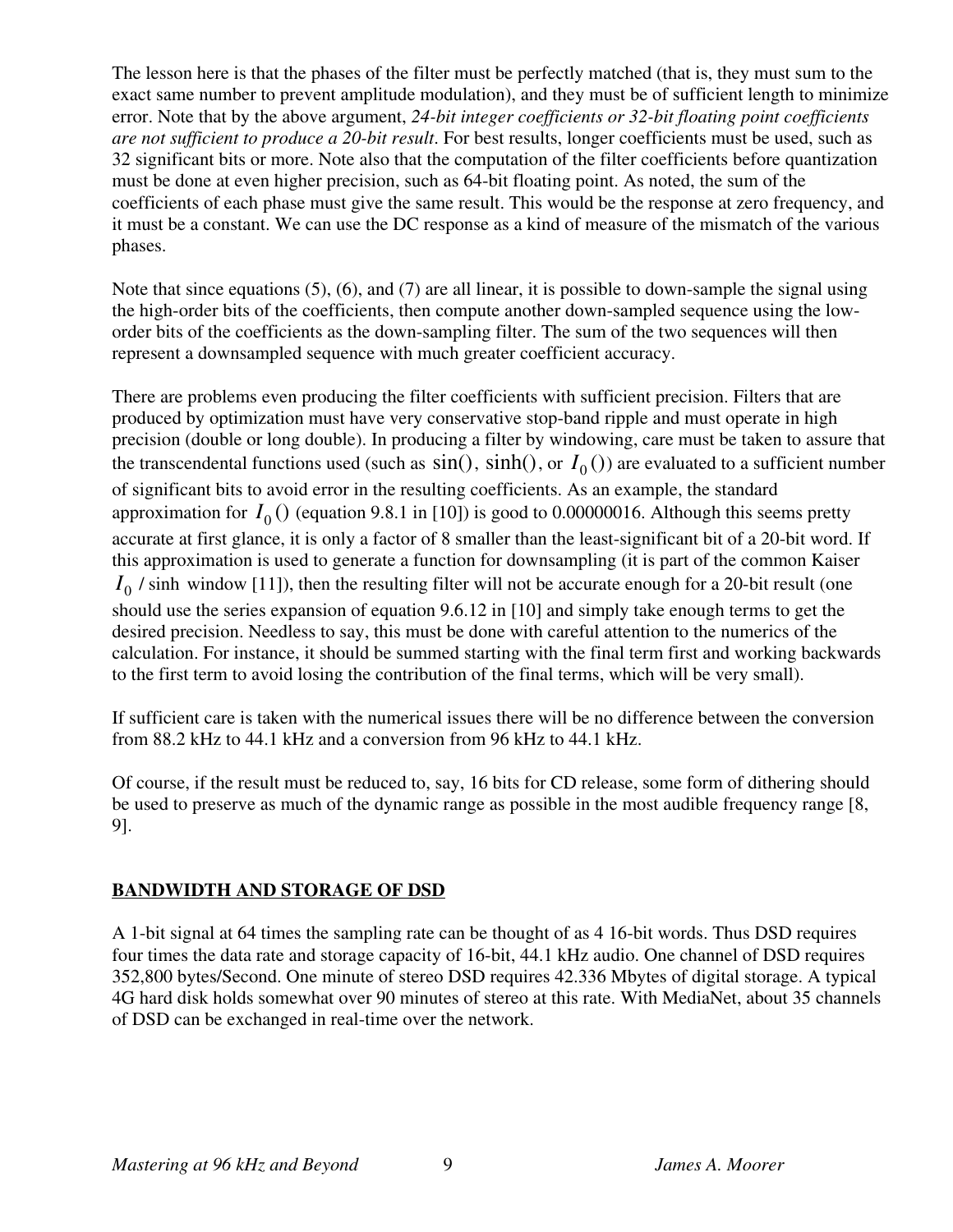With the USP card in the SonicStudio, playback of up to 6 channels of DSD is theoretically possible on a single-card system. The recording bandwidth would be up to about 4 channels of DSD.

These figures are derived by using the data rate of a single DSD stream. They do not represent the entire picture in a practical setting. It is more reasonable to carry along a 24-bit, 44.1 kHz PCM stream with each channel of DSD. This provides waveforms for visualization of the signal, and a reasonable "proxy" which can be easily scrubbed and played at varying rates. Of course, final edits must be done to the DSD stream itself so the finished product can be auditioned.

A more realistic rate for 1 channel of DSD, then, is 5.5 times the rate and storage capacity of 16-bit, 44.1 kHz audio. One channel of DSD then requires 485,100 bytes/Second. One minute of stereo DSD, plus PCM proxy, requires 58.212 Mbytes of digital storage. A typical 4G hard disk holds somewhat over 65 minutes of stereo at this rate. With MediaNet, about 25 channels of DSD can be exchanged in real-time.

With the USP card in the SonicStudio, playback of 4 channels of DSD is possible on a single-card system. The recording bandwidth is also about 4 channels (because the playback is really about 4.9 channels, that residual 0.9 channels is enough for the extra recording overhead).

### **EDITING OF DSD**

As noted above, a proxy can be used to view the waveform, locate edit points, and quickly audition a possible edit. To understand what it means to edit DSD, we must explore further the properties of DSD.

DSD is, in a certain sense, a PCM signal. It is perfectly analogous to 16-bit, 44.1 kHz audio. The 1-bit signal can be thought of as representing  $+1$  and  $-1$  (rather than 0 and 1). To change the gain of a DSD signal, you multiply it by the desired factor, just like with any PCM signal. The difference comes when you try to convert the resulting signal back to DSD: if you multiply the DSD signal by, say, a 16-bit gain, you end up with a sequence of 16-bit numbers at a sampling rate of 2.8224 MHz. Clearly, you then need to convert this back to a 1-bit signal. This is done by imitating what the delta-sigma converter itself does. You need a quantization step and a noise-shaping filter [12]. Figure 7 shows one form of a noise-shaped quantizer that will produce DSD output from a multi-bit (*i.e.,* processed) input [13]. This is similar to a noise-shaped dithering algorithm, except that the quantizer having only 1 bit means that it is always operating in saturation. This makes it much more difficult to analyze the behavior of such a circuit directly.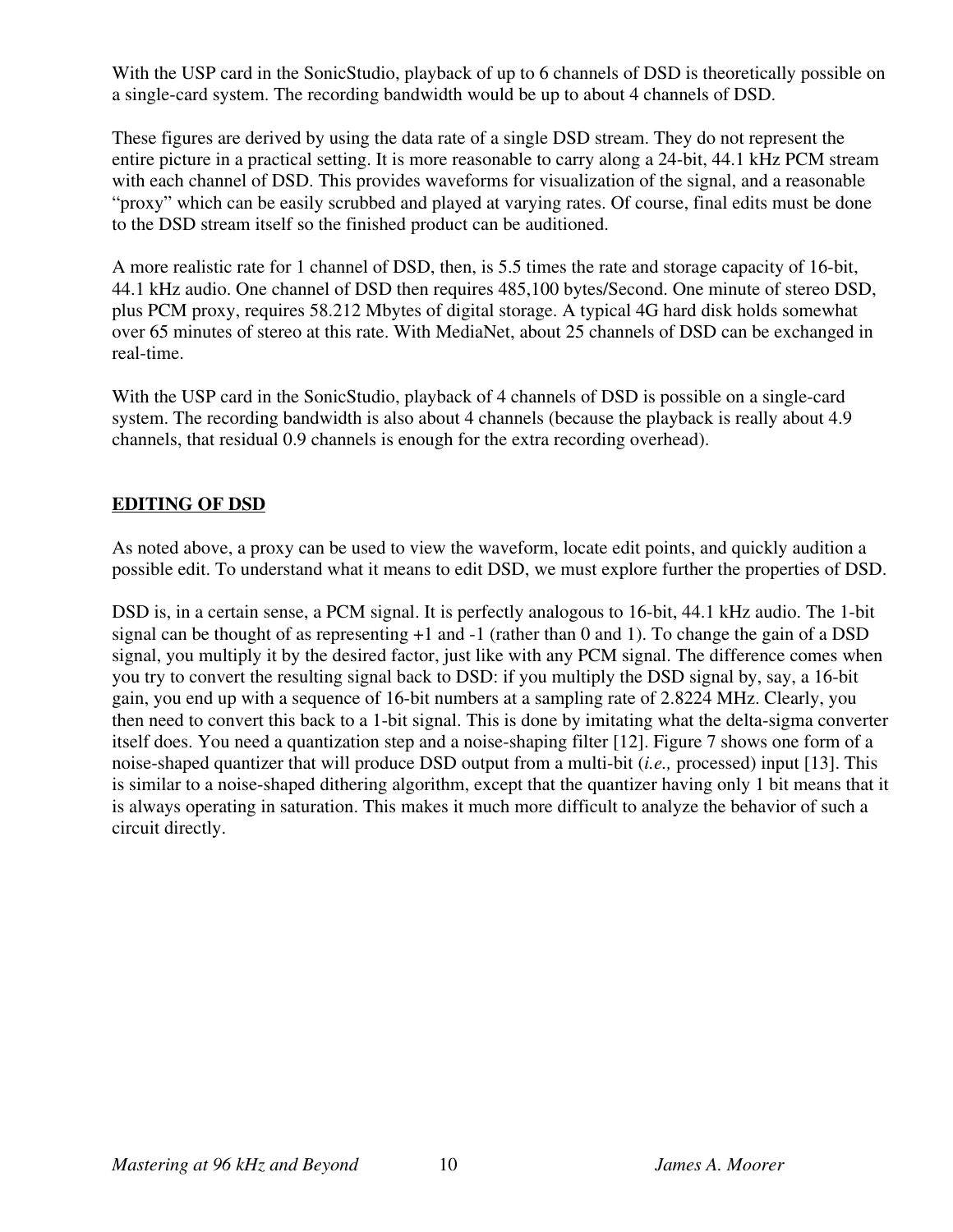

**Noise-Shaping Filter**

# **Figure 7: Quantizer with Noise Shaper**

The Z-transform of the output of this circuit is  $X(z) + (1 - H(z))Q(z)$ , where  $X(z)$  is the Ztransform of the multi-bit input sequence and  $Q(z)$  is the Z-transform of the error signal added by the quantizer. We can see from this that the input signal is passed unchanged but for the addition of a filtered version of the quantization noise. The noise-shaping filter can be designed to reduce the quantization noise in the audio band to a very low level.

Note that the traditional delta-sigma converter has the noise-shaping filter in the signal path, meaning that the signal is filtered by the noise shaper along with the quantization noise. There are significant stability considerations that must be addressed in this form. Either form is acceptable and can produce good results. With the filter in the direct signal path, extreme care must be taken to assure that the filter does not produce any coloration throughout the audio band. Ripple of .01 dB or less should be enforced across the audio band, and phase distortion must be negligible.

It is useful to examine the practicality of implementing such a quantizer. A reasonable feedback filter requires a number of multiplications. We may choose a 5th-order filter [12], which would involve at least 11 multiplications. On, say, a 66 MHz 56002, at 2.8224 MHz, there would only be 11 instructions *at most* to perform the operation. We must conclude that *it is not practical to process DSD signals in real-time on a general-purpose DSP chip. If real-time is a requirement, then special-purpose hardware must be built*. Note that we can, for instance, work with the proxy in real-time, then "auto-conform" DSD by performing the same calculations on the 1-bit stream, producing, say, a 24-bit sequence as intermediate data, then re-quantizing to 1-bit as the final stage.

As noted above, real-time processing of DSD signals requires special hardware. Special-purpose hardware has been created specifically for doing real-time edits directly with DSD [14]. An experimental DSD editing board for the SonicStudio was designed and built by Sony that employs a custom signal processing chip that performs cross-fade edits and gain adjustments with requantization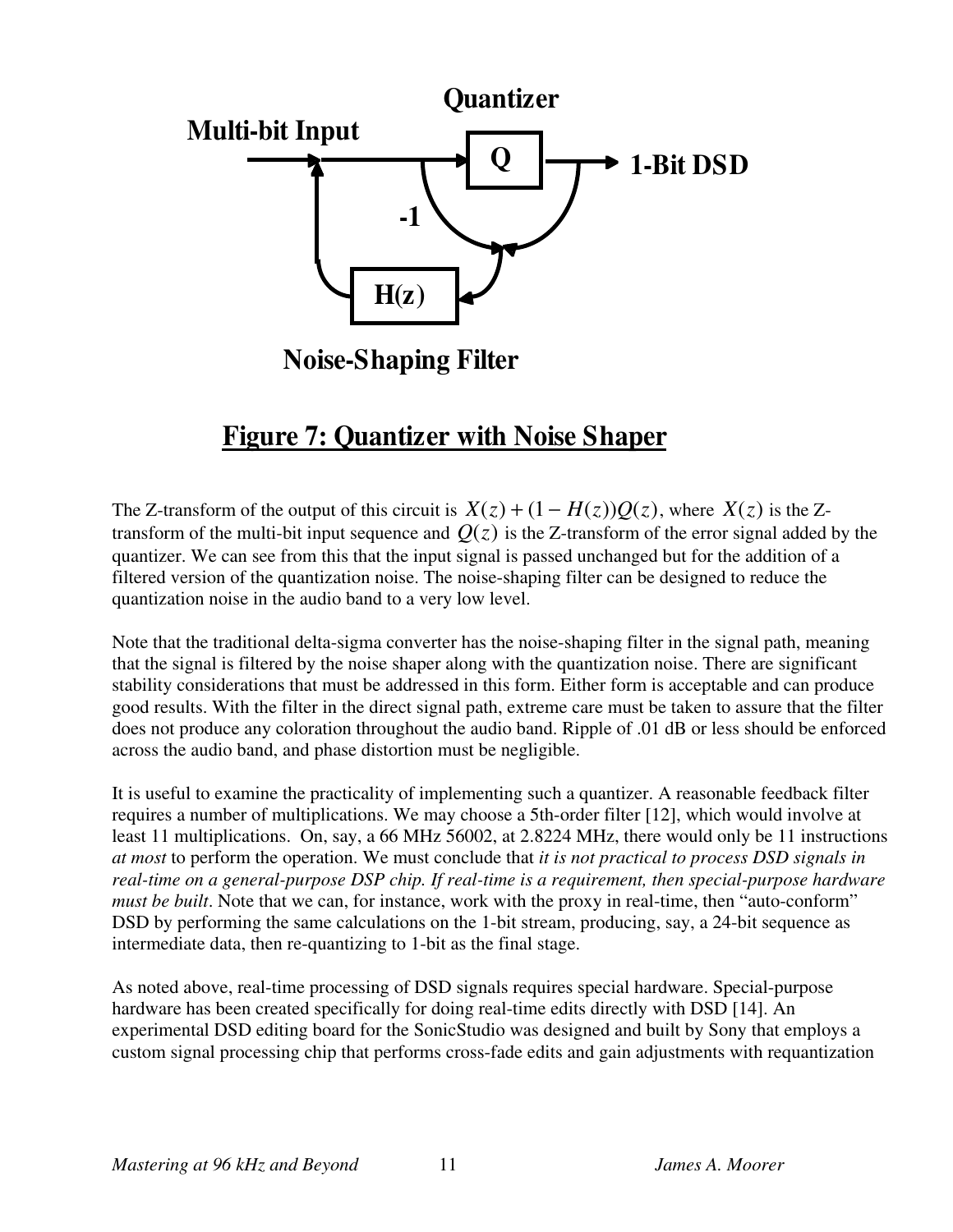in real-time. This is a demonstration that it is practical to edit DSD directly in real-time using today's technology.

### **IIR FILTERING OF DSD**

Equalization of DSD is even more problematic. If we try to do the analysis of Table 1 above, we come to the conclusion that using the direct form of Figure 1, even with 32-bit coefficients, we cannot represent, say, a 60 Hz filter at all, much less with professional precision. As an example, let us look at the first non-zero frequency that can be represented by various bit widths. That is, we will compute the resonant frequency, *f* , of a filter running at a 2.8224 MHz sampling rate, for a value of

$$
\hat{b}_1 = -(M - k) \text{ for } k = 1.
$$

| # bits |                  |           |
|--------|------------------|-----------|
| 24     | hex 800001       | 219.3354  |
| 32     | hex 80000001     | 13.708463 |
| 40     | hex 8000000001   | 0.856779  |
| 48     | hex 800000000001 | 0.0535487 |

### **Table 2: Minimum frequency representable at 2.8224 MHz sampling rate.**

From this analysis, we can conclude that the filter form shown in Figure 1 is not practical for filtering DSD. Of course, if one has access to, say, double-precision IEEE floating point, then the situation is different. Also, as noted above, other filter forms reduce the precision required for the coefficients. Note that these results differ from the opinions of the authors in [13], who conclude that 32-bit precision is sufficient. I think this difference is due simply to the difference in viewpoint between a university research group and a commercial tool supplier for the professional audio industry<sup>6</sup>.

There is another solution to the coefficient accuracy issue, and that is to use multiple-sample delays rather than the single-sample delays. Figure 8 shows one possible filter form with multi-sample delays<sup>7</sup>.

 $\frac{1}{6}$ <sup>6</sup> Having spent 11 years at Stanford University as programmer, student, and research professor, I feel uniquely qualified to

comment on the difference between the university research point of view and the commercial tool-provider's point of view.  $^7$  This idea is not original with the author, but I can not find an original reference to this as a technique for reducing required coefficient precision.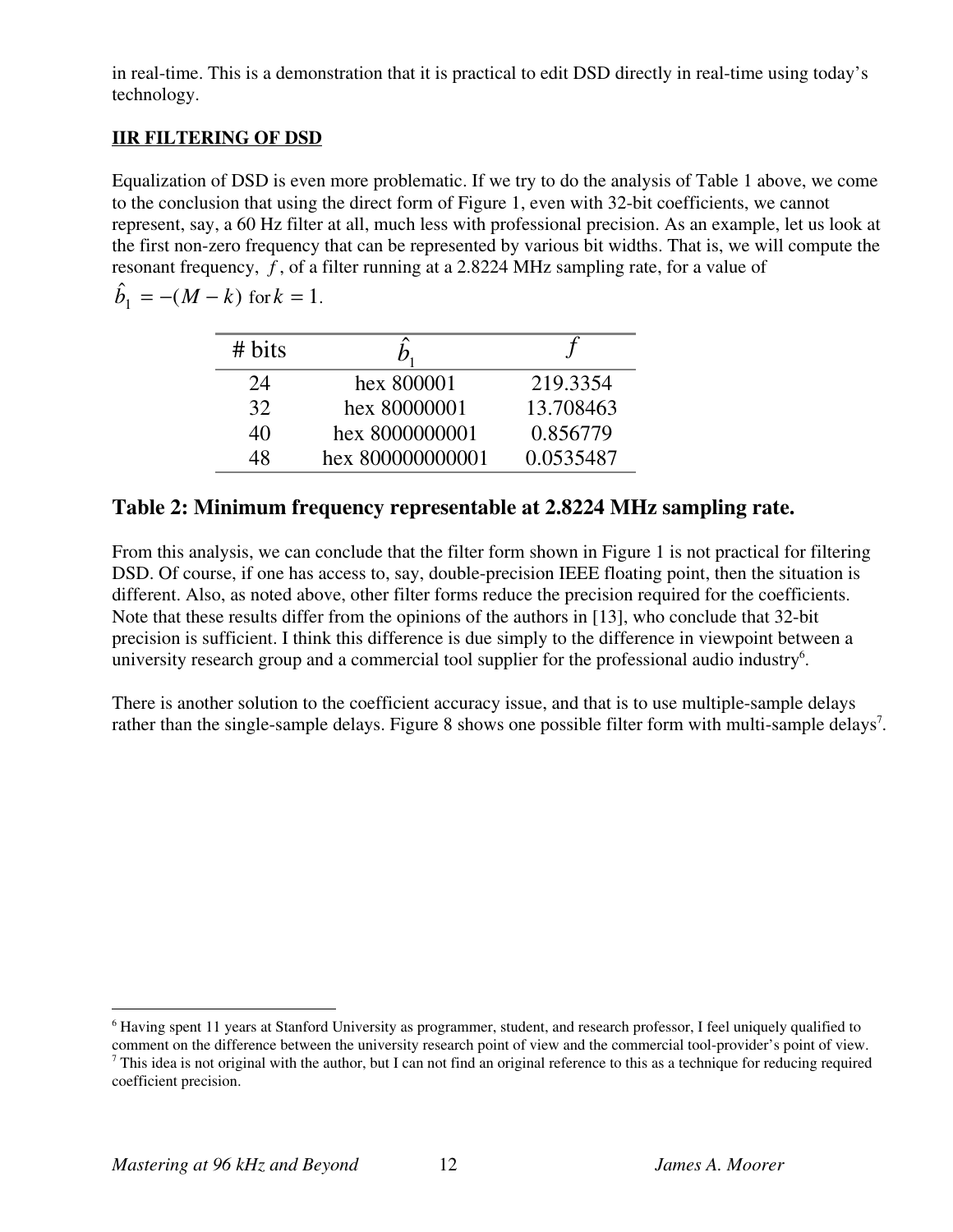

# **Figure 8: Possible second-order digital filter for DSD**

The effect of the multi-sample delays is to replicate the frequency response from 0-44100 Hz in the range 44100-88200, 88200-132300, 132300-176400, and so on. There will be a total of 32 copies of the frequency response. Figure 9 shows the response of the 18 kHz presence filter used in the examples above. The response above about 700 kHz is not shown.





When this signal is then re-quantized to get 1-bit DSD, the signal above the audio band becomes part of the "noise" that is shaped by the noise-shaping filter, so the duplicated responses will not have any effect in the audio band. Note that care must be taken so that the noise-shaping filter itself does not saturate when the signal amplitude is increased, as shown above. A poorly-designed noise-shaping filter can cause a substantial increase in the noise floor in the audio band when presented with this signal.

Note that the *numerical properties of the DSD filter with 32-sample delays are identical to the numerical properties of a filter with unit delays operating at 88.2 kHz*, and so all the considerations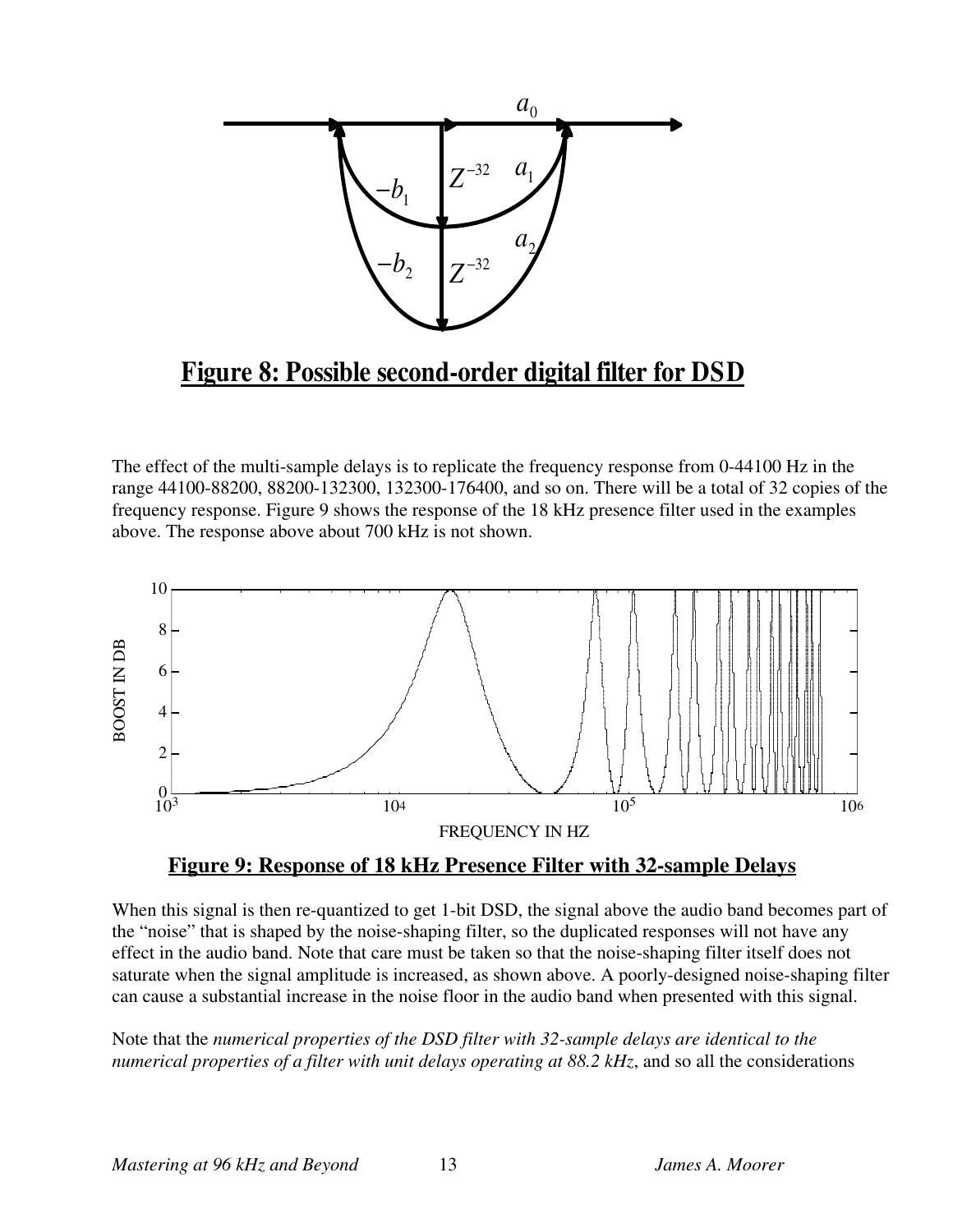noted above about the numerical behavior of the second-order section apply without modification to the filter of figure 8.

### **FIR FILTERING OF DSD**

One might think that since the DSD signal consists entirely of +1 and -1 some advantage could be gained by the use of FIR filters, since the operations would be reduced entirely to additions. The problem is in the length of the filter required. We can get a rough idea of the filter length by looking at the spacing of the frequency bins of an FFT of the given length. The following table gives some selected lengths at various sampling rates.

| <b>LENGTH</b> | 48,000 Hz   | 96,000 Hz    | 2,822,400 Hz |
|---------------|-------------|--------------|--------------|
| 4,096         | 11.71875 Hz | 23.4375 Hz   | 689.0625 Hz  |
| 32,768        | 1.464844 Hz | 2.9296875 Hz | 86.1328 Hz   |
| 262,144       | .1831055 Hz | .3662109 Hz  | 10.7666 Hz   |
| 2,097,152     | .022888 Hz  | .04577637 Hz | 1.345825 Hz  |

### **Table 3: Frequency Bin Separation for FIR Filters.**

Thus we see that to get frequency resolution for arbitrary FIR filters, we end up with millions of coefficients. Even though all the computations can be made with adds and subtracts, this is still not terribly practical.

As with editing and gain adjust, special hardware will be required (at this time) to perform equalization on DSD signals in real-time. Note that all operations could be previewed using a 24-bit, 44.1 kHz proxy, and then the DSD could be "auto-conformed" out of real-time.

### **NON-UNIQUENESS OF DSD**

One curious aspect of DSD is that it is not unique. Two DSD signals can have identical components in the audio band and still appear completely different. For example, we can represent zero by the sequence  $+1$ ,  $-1$ ,  $+1$ ,  $-1$ ,  $\ldots$  or by the sequence  $-1$ ,  $+1$ ,  $-1$ ,  $+1$ ,  $\ldots$  Both these sequences have only one component at 1/2 the sampling rate, and that component is 180° out of phase in the two examples. The signal in the audio band is exactly zero. This has a number of significant implications. For example, after re-quantizing following a cross-fade, unless we do something special, even when the cross-fade is done and no further change to the signal is applied, the sequence coming out of the re-quantizing operation will be different from the one going into the re-quantizing operation. For instance, with the quantizer shown in Figure 7, the exact output will depend on the state of the filter, which depends not only on the input sequence, but on the resulting output sequence.

It is desirable to be able to return to the original sequence after modification of the signal is finished, such as after a fade. One solution to the issue of returning to the original sequence is embodied in the special-purpose DSD hardware mentioned above.

### **DOWNSAMPLING OF DSD:**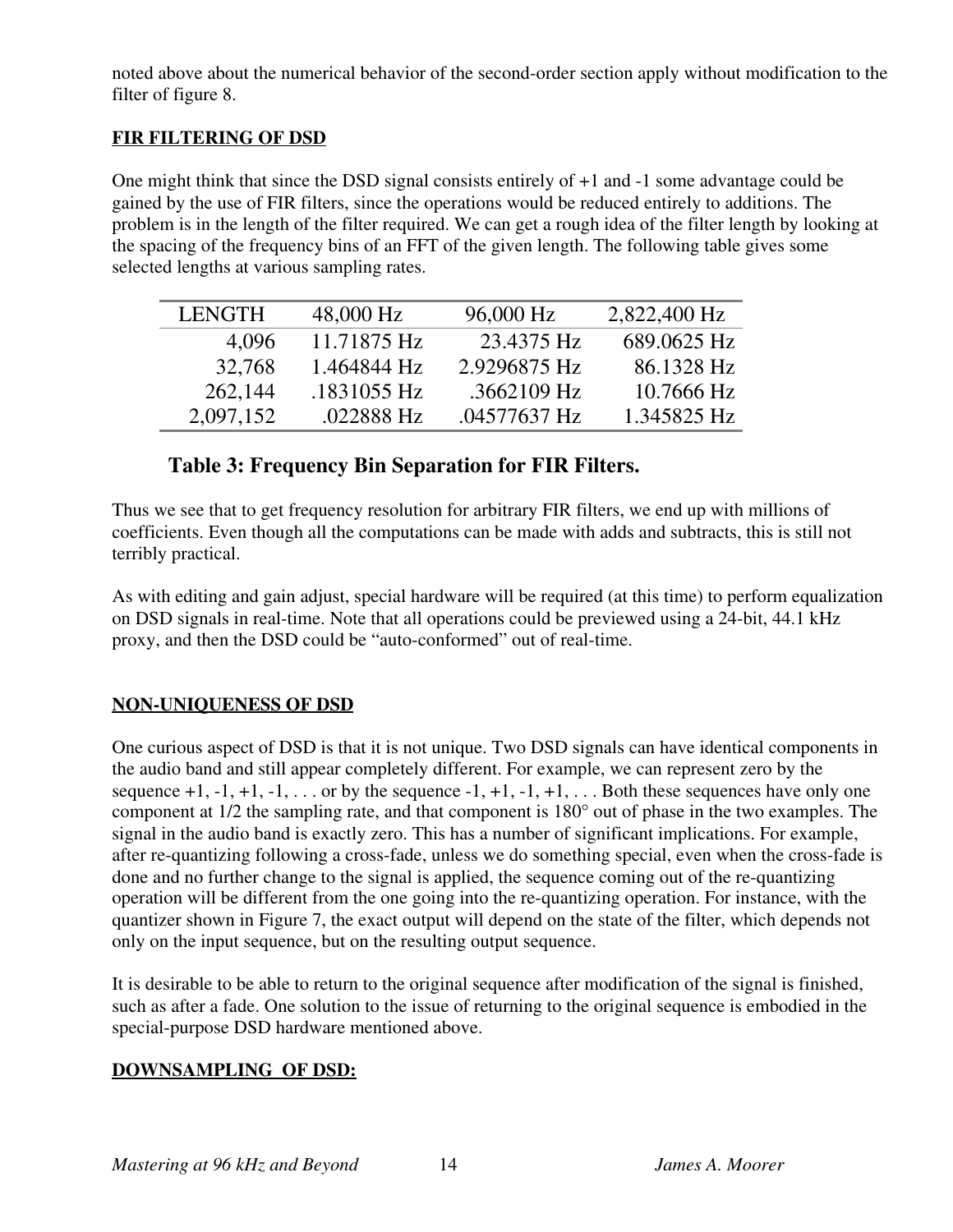The problems of downsampling are made worse by DSD. For conversion to 44.1 kHz, the 64:1 downsampling does have the property that limited coefficient accuracy only means distortion in the frequency response of the downsampling filter and thus the possibility of aliasing, but it cannot create harmonic distortion or raise the noise in the audio band (except for possible aliased components). If we require the transition band of the filter to go from 20,000 Hz to 24,100 Hz, this is a transition ratio of  $4,200/2,822,400 = 0.0014881$ . If we take as a rule of thumb, say, 30 multiplies divided by the transition width for a professional-quality filter, we can conclude that the filter itself would have to be more than 20,000 points in length. This results in over 500 *billion* additions per second of sound. It will be sometime before our desktop computers are capable of this rate of calculation in real time. In fact, using a 66 MHz 56002 as a benchmark, it would require about 30 minutes *minimum* for each second of sound to perform the calculation. For an 80-minute album, this amounts to a *minimum* of about 40 hours. Note also that a 20,000 point filter would require more than 24 bits for the coefficients, since the deviation of the frequency response by truncating the coefficients to 24 bits might well introduce either coloration of the sound in the audio band or objectionable aliasing components.

This problem concerned the engineers at Sony. As a result, an experimental real-time down conversion processor was built using a special 1-bit convolution circuit and fixed point digital signal processors (DSP). A 32767-tap convolution is processed by 8 paralleled 4096-tap convolution processor cards per channel. The processor card outputs are added and then processed through extended precision Super Bit Mapping (SBM®<sup>8</sup>) on a DSP card. Via a digital I/O card, word sync and the DSD signal are input and the 44.1kHz/16bit signal is output by SDIF-2 format. This demonstrates that the difficult task of preserving the quality of DSD against the numerical problems inherent in the format is possible in realtime using today's technology.

### **CONCLUSIONS:**

Mastering at 88.2 kHz or at 96 kHz is possible using today's technology for storage, transmission, networking, processing and editing. Although the storage requirements are significantly greater than when working at lower sampling rates, they are easily within the bounds of modern digital audio equipment.

There are a number of considerations both in the numerical aspects equalization and in downsampling that must be taken into account to assure a professional-quality result. Care must be taken in the filter design for equalization to avoid problems of coefficient error and roundoff-noise buildup. Sufficient precision must be used in downsampling filters to assure that no audible coloration of the audio band is introduced. The conversion from 96 kHz to 44.1 kHz requires the most careful implementation, since coefficient error in the downsampling filter can produce harmonic distortion as well as coloration.

It is possible with today's equipment to record and playback DSD. Modern storage and networking techniques are easily adequate to deal with production quantities of DSD signals. Real-time editing, fading, mixing, and equalization of DSD requires special-purpose hardware, since it is beyond the capabilities of general-purpose DSPs (at the time of this writing). Similarly, downsampling at anywhere near real-time rates requires computation capacity and bit widths that are not available on generalpurpose DSPs today, but are available in special-purpose hardware. It is practical today, using hardware

 <sup>8</sup> <sup>8</sup> SBM is a registered trademark of the Sony Corporation.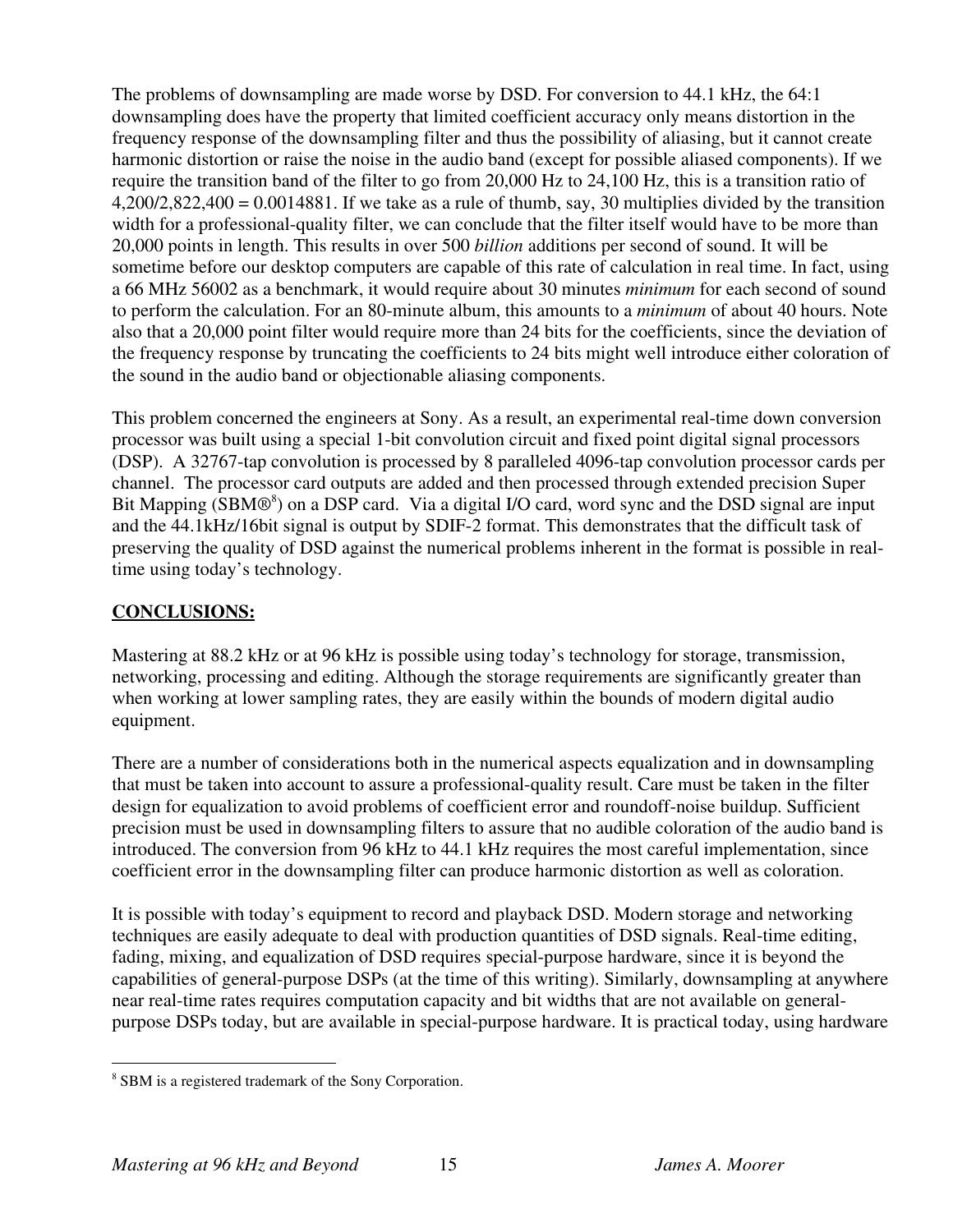designed specifically to process DSD, to record and edit a DSD master. It can then be converted at high quality to any release format that exists today.

### **REFERENCES:**

[1] "DVD Video Book, Version 0.9 (Draft)" DVD Products Division, Toshiba Corporation, April 1996 "A New CD Mastering Process Using Direct Stream Digital" by Ayataka Nishio, Makoto Akune, Gen Ichimura, Yasuhiro Ogura, Yuji Tsuchida

[2] Y. Yamazaki, "High-speed 1-bit Signal Processing Considering Spectrum of Quantization Noise," AES 5th Regional Convention, Tokyo, July, 1991.

[3] Y. Yamazaki, and H. Ohta, "Control of Quantization Noise Spectrum with High-speed 1-bit Coding System," AES 6th Regional Convention, Tokyo, June, 1993.

[4] A. Nishio, G. Ichimura, Y. Inazawa , N. Horikawa, and T. Suzuki "Direct Stream Digital Audio System" Proceedings of the AES 100th Convention, Copenhagen, Denmark, May 1996

[5] R. C., Agarwal, and C. S. Burrus, "New Recursive Digital Filter Structures Having Very Low Sensitivity and Roundoff Noise" IEEE Trans. Circuits and Systems, CAS-22, #12, pp 921-927, December 1975.

[6] J. A. Moorer, "The Manifold Joys of Conformal Mapping," J. Audio Eng. Soc., Vol. 31, #11, pp826-841, 1983 November

[7] R.W. Schafer and L.R. Rabiner, "A Digital Signal Processing Approach to Interpolation," Proc. IEEE, Vol. 61, pp692-702, June 1973

[8] R.A. Wannamaker, "Psychoacoustically Optimal Noise Shaping," J. Audio Eng. Soc., Vol. 40, 1992 July/Aug., pp611-620

[9] S.P. Lipshitz, J. Vanderkooy and R.A. Wannamaker, "Minimally Audible Noise Shaping," J. Audio Eng. Soc., Vol 39, 1991 Nov., pp836-852

[10] M. Abramowitz and I.A. Stegun, *Handbook of Mathematical Functions*, Dover Publications, New York, 1965

[11] J.F. Kaiser, "Digital Filters," in *System Analysis by Digital Computer*, edited by F.F. Kuo and J.F. Kaiser, John Wiley & Sons, New York, 1966, pp232-233

[12] R.W. Adams, P.F. Ferguson, Jr., A. Ganesan, S. Vincelette, A. Volpe, and R. Libert "Theory and Practical Implementation of a Fifth-Order Sigma-Delta A/D Converter" J. Audio Eng. Soc., Vol. 39, No. 7/8, 1991 July/August, pp515-528